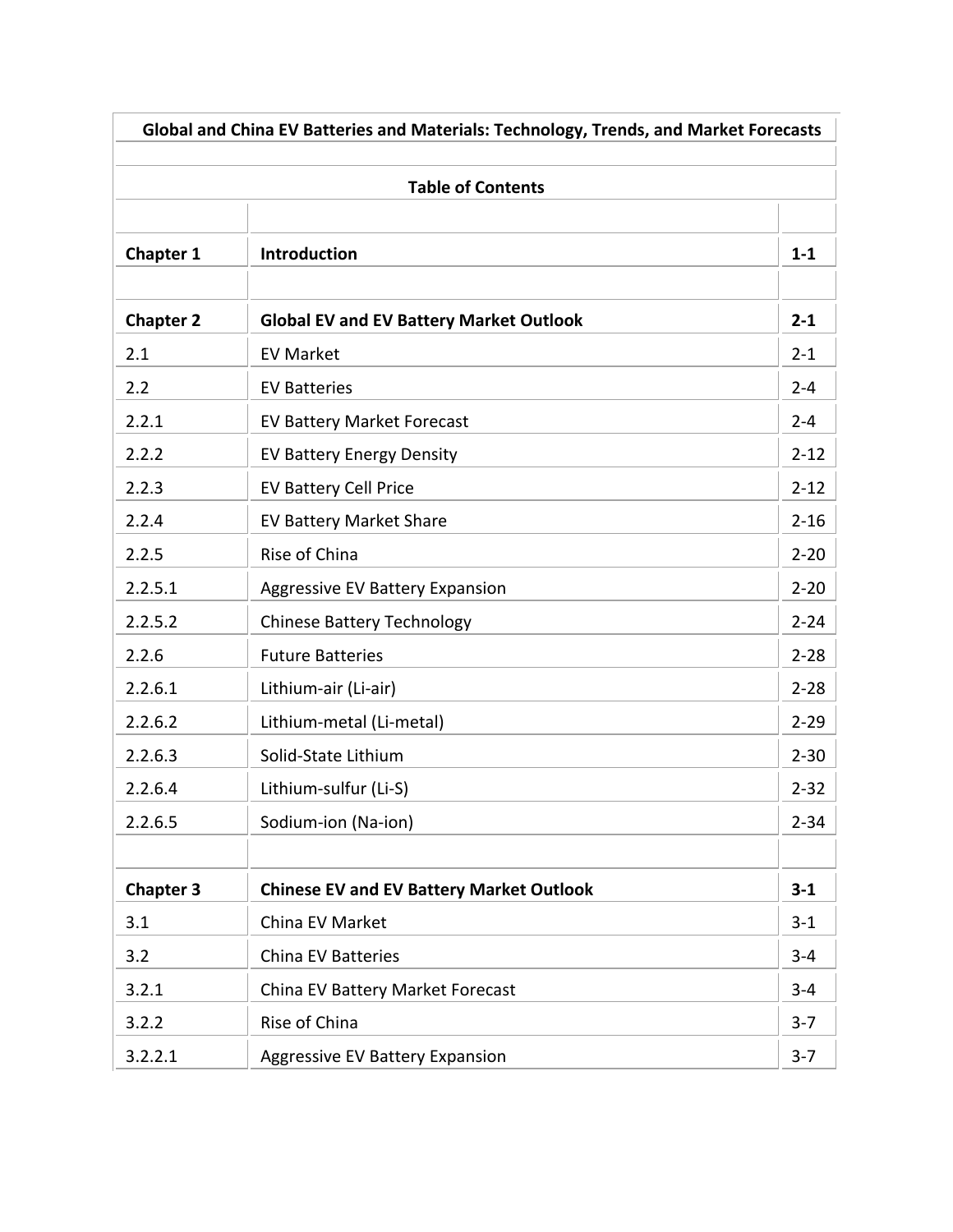| 3.2.2.2          | <b>Chinese Battery Technology</b>                                 | $3 - 13$ |
|------------------|-------------------------------------------------------------------|----------|
| 3.2.2.3          | <b>EV Battery Overcapacity</b>                                    | $3 - 27$ |
|                  |                                                                   |          |
| <b>Chapter 4</b> | <b>Cathode Material Analysis</b>                                  | $4 - 1$  |
| 4.1              | Introduction                                                      | $4 - 1$  |
| 4.1.1            | <b>Cathode Material Costs</b>                                     | $4 - 1$  |
| 4.1.2            | <b>Cathode Materials And Battery Types</b>                        | $4 - 4$  |
| 4.1.2.1          | LCO (Lithium Cobalt Oxide) Cathodes                               | $4 - 7$  |
| 4.1.2.2          | NCM (Nickel Cobalt Manganese) Cathodes                            | $4 - 12$ |
| 4.1.2.3          | LMO (Lithium Manganese Oxide) Cathodes                            | $4 - 16$ |
| 4.1.2.4          | LFP (Lithium Iron Phosphate) Cathodes                             | $4 - 20$ |
| 4.1.2.5          | NCA (Nickel Cobalt Aluminum) Cathodes                             | $4 - 23$ |
| 4.2              | Lithium                                                           | $4 - 26$ |
| 4.2.1            | <b>Lithium Prices</b>                                             | $4 - 26$ |
| 4.2.2            | Lithium Supply/Demand                                             | $4 - 27$ |
| 4.2.3            | Top Lithium-Producing Countries                                   | $4 - 33$ |
| 4.2.4            | Top Lithium-Producing Producers                                   | $4 - 38$ |
| 4.3              | Cobalt                                                            | $4 - 44$ |
| 4.3.1            | <b>Cobalt Prices</b>                                              | $4 - 44$ |
| 4.3.2            | <b>Cobalt Supply/Demand</b>                                       | $4 - 47$ |
| 4.3.3            | <b>Top Cobalt-Producing Countries</b>                             | $4 - 55$ |
| 4.3.4            | <b>Top Cobalt-Producing Producers</b>                             | $4 - 60$ |
| 4.4              | Nickel/Manganese                                                  | $4 - 64$ |
|                  |                                                                   |          |
| <b>Chapter 5</b> | <b>Global Anode, Electrolyte, And Separator Material Analysis</b> | $5 - 1$  |
| 5.1              | Overview                                                          | $5 - 1$  |
| 5.2              | <b>Global Anode Market</b>                                        | $5-3$    |
| 5.3              | Global Separator (Membrane) Market                                | $5-9$    |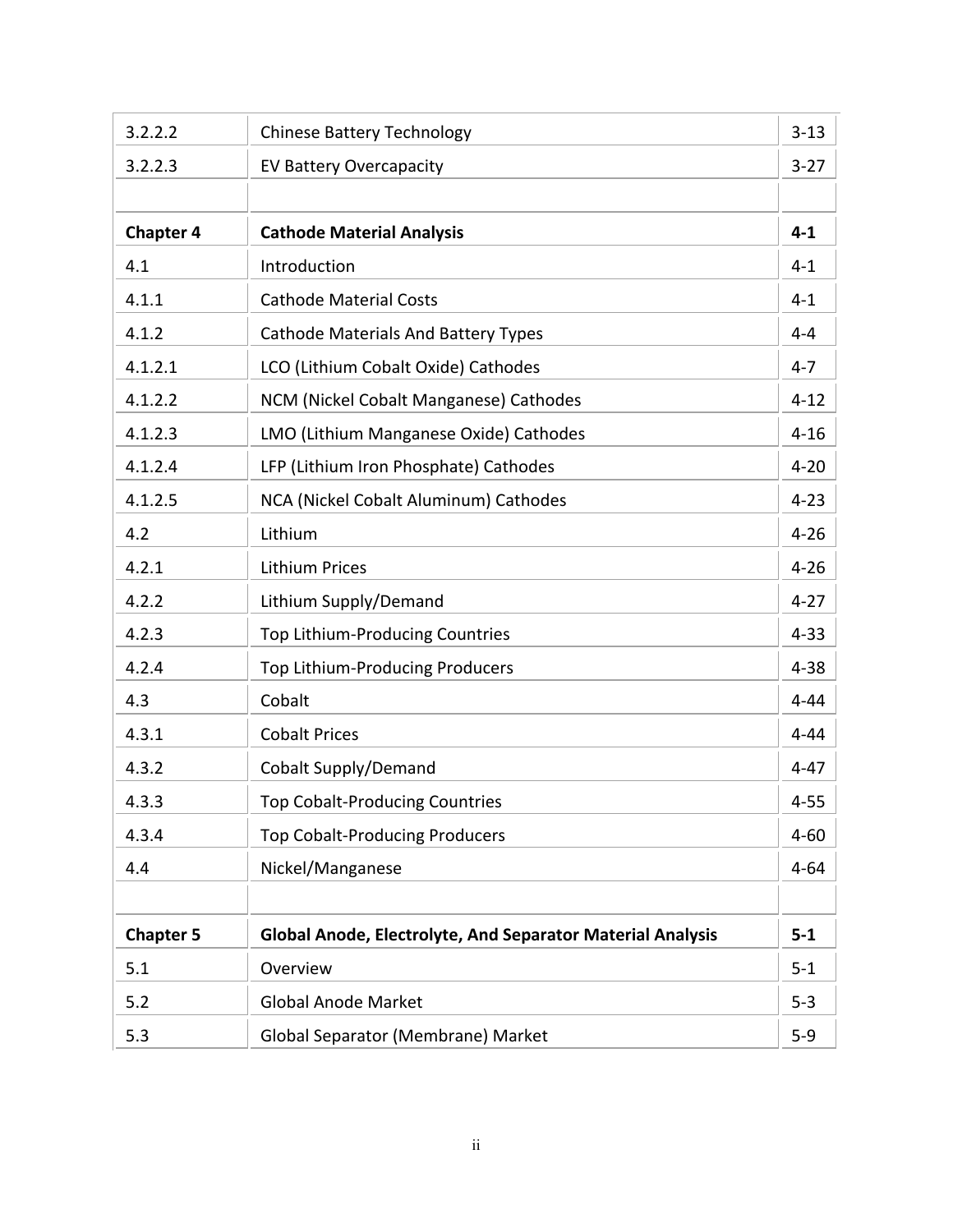| 5.4              | <b>Global Electrolytes Market</b>                                | $5 - 15$ |
|------------------|------------------------------------------------------------------|----------|
|                  |                                                                  |          |
| <b>Chapter 6</b> | <b>China Anode, Electrolyte, And Separator Material Analysis</b> | $6-1$    |
| 6.1              | Overview                                                         | $6 - 1$  |
| 6.2              | China Anode Market                                               | $6 - 3$  |
| 6.3              | China Separator (Membrane) Market                                | $6-9$    |
| 6.4              | China Electrolytes Market                                        | $6 - 11$ |
|                  |                                                                  |          |
| <b>Chapter 7</b> | <b>Supplier Profiles and Strategies</b>                          | $7 - 1$  |
| 7.1              | Aekyung Chemical                                                 | $7-1$    |
| 7.2              | Aleees                                                           | $7-1$    |
| 7.3              | Asahi Kasei                                                      | $7 - 3$  |
| 7.4              | <b>B&amp;M</b>                                                   | $7 - 5$  |
| 7.5              | <b>BASF</b>                                                      | $7 - 5$  |
| 7.6              | <b>BTR New Energy Materials</b>                                  | $7 - 7$  |
| 7.7              | <b>BNE</b>                                                       | $7 - 8$  |
| 7.8              | Cangzhou Mingzhu                                                 | $7 - 8$  |
| 7.9              | <b>Central Glass</b>                                             | $7-9$    |
| 7.10             | Do-Fluoride Chemical                                             | $7-9$    |
| 7.11             | Easpring                                                         | $7 - 10$ |
| 7.12             | Ecopro                                                           | $7 - 11$ |
| 7.13             | Foshan Jinhui Hi-tech Optoelectronic Material                    | $7 - 12$ |
| 7.14             | Guangzhou Tinci Materials Technology                             | $7 - 12$ |
| 7.15             | Guotai-Huarong                                                   | $7 - 13$ |
| 7.16             | Hitachi Chemical                                                 | $7 - 14$ |
| 7.17             | Huiqiang New Energy                                              | $7 - 15$ |
| 7.18             | Hunan Changyuan Lico                                             | $7 - 15$ |
| 7.19             | Idemitsu Kosan                                                   | $7 - 15$ |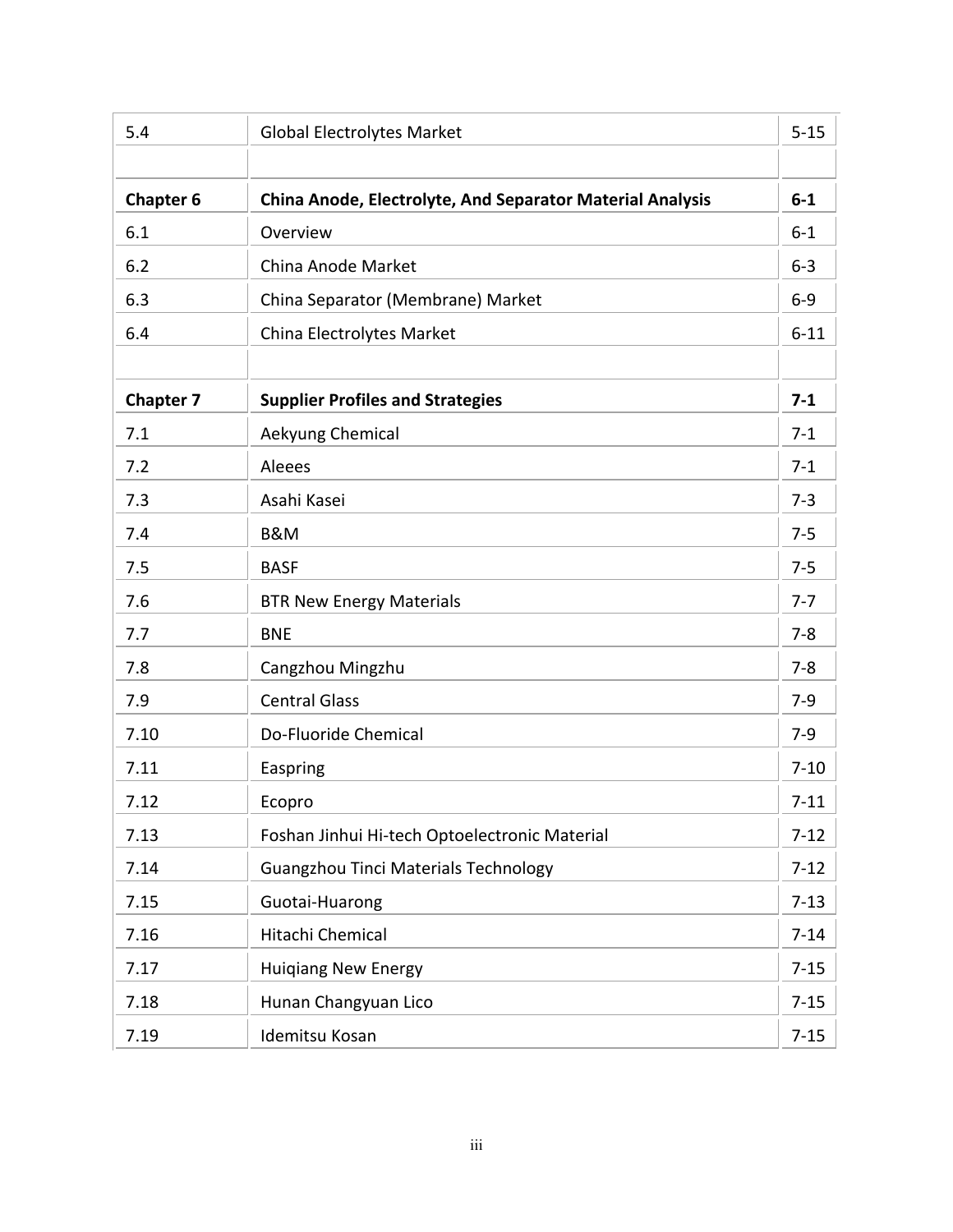| 7.20 | <b>JFE Chemical</b>               | $7 - 16$ |
|------|-----------------------------------|----------|
| 7.21 | Johnson Matthey                   | $7-17$   |
| 7.22 | Kureha                            | $7 - 18$ |
| 7.23 | L&F                               | $7 - 19$ |
| 7.24 | Mingzhu                           | $7 - 19$ |
| 7.25 | Mitsubishi Chemical               | $7 - 20$ |
| 7.26 | Nichia                            | $7 - 20$ |
| 7.27 | Ningbo Jinhe New Materials        | $7 - 21$ |
| 7.28 | Posco                             | $7 - 21$ |
| 7.29 | <b>Pulead Technology Industry</b> | $7 - 22$ |
| 7.30 | Reshine                           | $7 - 22$ |
| 7.31 | Shenzhen Senior Technology        | $7 - 23$ |
| 7.32 | ShanShan                          | $7 - 23$ |
| 7.33 | Shenzhen Capchem Technology       | $7 - 24$ |
| 7.34 | <b>SK Innovation</b>              | $7 - 24$ |
| 7.35 | Shinzoom                          | $7 - 25$ |
| 7.36 | Sinuo                             | $7 - 25$ |
| 7.37 | Soulbrain                         | $7 - 26$ |
| 7.38 | Stella Chemifa                    | $7 - 26$ |
| 7.39 | <b>Sumitomo Metal Mining</b>      | $7 - 28$ |
| 7.40 | <b>Tanaka Chemical</b>            | $7 - 29$ |
| 7.41 | Tangray                           | $7 - 29$ |
| 7.42 | Teijin                            | $7 - 30$ |
| 7.43 | <b>Toray Battery</b>              | $7 - 31$ |
| 7.44 | <b>Ube Industries</b>             | $7 - 31$ |
| 7.45 | Umicore                           | $7 - 31$ |
| 7.46 | W-Scope                           | $7 - 32$ |
| 7.47 | Xiamen Tungsten                   | $7 - 33$ |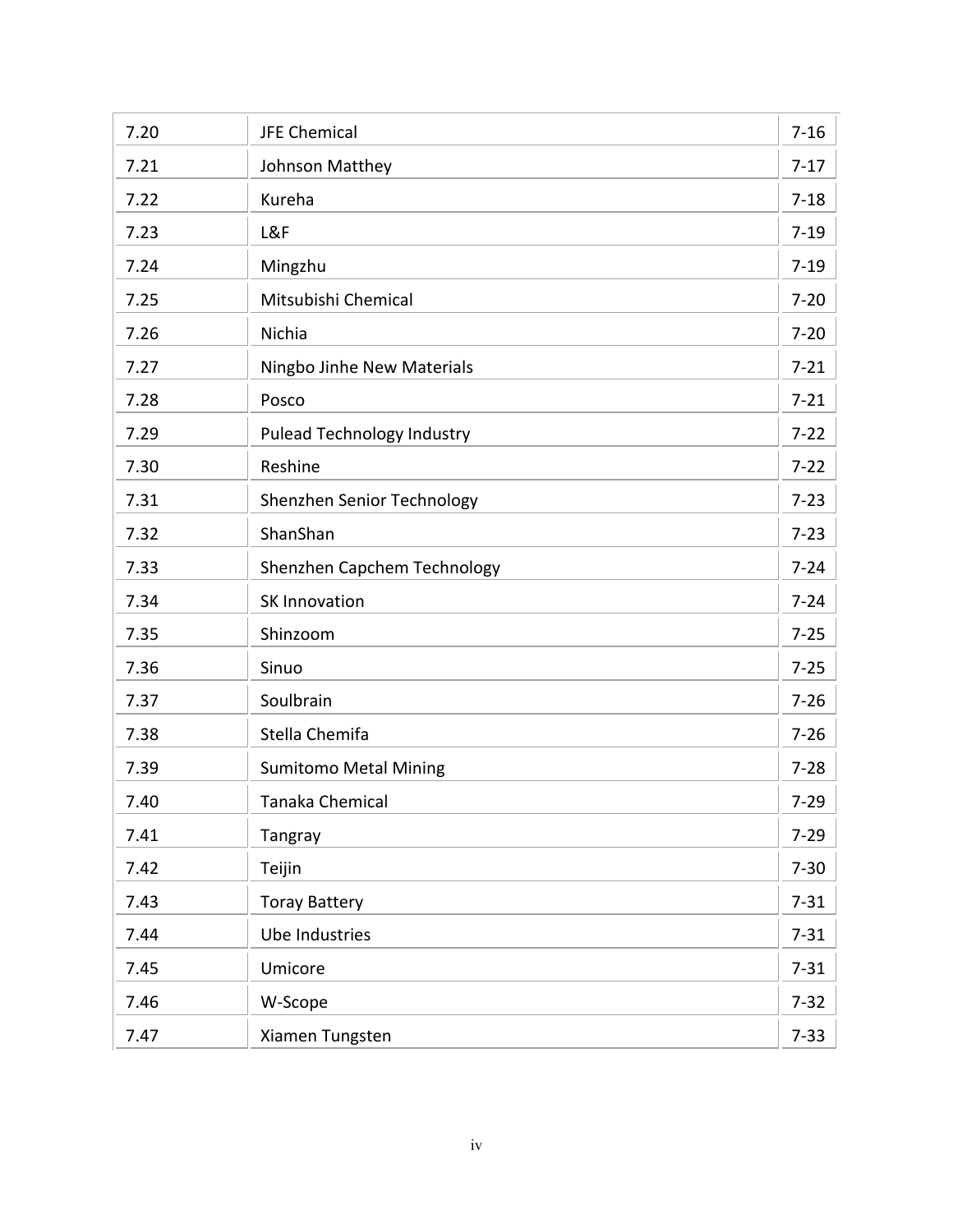| 7.48             | Xinxiang Zhongke Science and Technology        | $7 - 33$ |
|------------------|------------------------------------------------|----------|
| 7.49             | <b>XTC New Energy Materials</b>                | $7 - 34$ |
| 7.50             | Zeto                                           | $7 - 34$ |
| 7.51             | Zhuhai Smoothway Electronic Materials          | $7 - 35$ |
| 7.52             | Zichen                                         | $7 - 35$ |
|                  |                                                |          |
| <b>Chapter 8</b> | <b>Battery Company Profiles and Strategies</b> | $8-1$    |
| 8.1              | <b>AESC</b>                                    | $8 - 1$  |
| 8.2              | <b>BYD</b>                                     | $8 - 2$  |
| 8.3              | Beijing National Battery Technology            | $8 - 3$  |
| 8.4              | <b>CALB</b>                                    | $8 - 3$  |
| 8.5              | Camel Group Co                                 | $8 - 4$  |
| 8.6              | <b>CATL</b>                                    | $8 - 4$  |
| 8.7              | Cham Battery Technology Co                     | $8 - 5$  |
| 8.8              | Chaowei Power Holdings Limited                 | $8 - 5$  |
| 8.9              | CITIC Guo'An Mengguli (MGL)                    | $8 - 5$  |
| 8.10             | CNSG Anhui Hong Sifang Co                      | $8 - 6$  |
| 8.11             | Coslight                                       | $8-6$    |
| 8.12             | <b>DLG Power Battery</b>                       | $8-6$    |
| 8.13             | Do-Fluoride (Jiaozuo) New Energy Technology    | $8-6$    |
| 8.14             | EVE Energy Co., Ltd.                           | $8 - 7$  |
| 8.15             | Farasis Energy (Ganzhou) Co., Ltd.             | $8 - 7$  |
| 8.16             | First New Energy Co. Ltd                       | $8 - 7$  |
| 8.17             | Great Power Energy Technology Co., Ltd         | $8 - 8$  |
| 8.18             | Guoxuan Hi-Tech                                | $8 - 8$  |
| 8.19             | Harbin Coslight Power Co., Ltd.                | $8 - 9$  |
| 8.20             | Henan Lithium Power Source Co                  | $8 - 10$ |
| 8.21             | Henan Xintaihang                               | $8 - 10$ |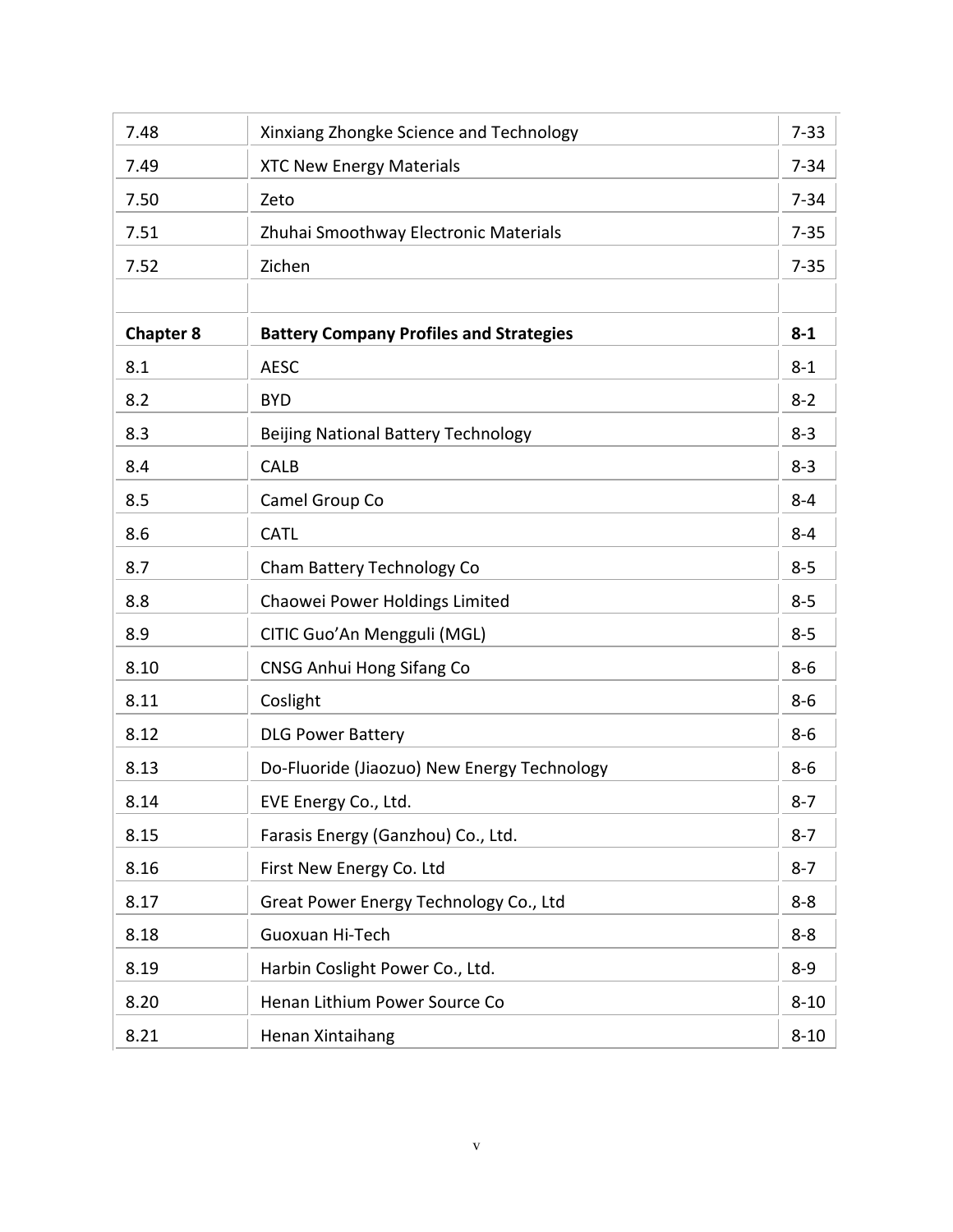| 8.22 | <b>Highstar Battery</b>                     | $8 - 10$ |
|------|---------------------------------------------|----------|
| 8.23 | Huanyu New Energy Technology Co., Ltd.      | $8 - 10$ |
| 8.24 | Hunan Copower EV Battery Co., Ltd           | $8 - 10$ |
| 8.25 | Jiangsu Tenpower                            | $8 - 11$ |
| 8.26 | Jiangsu Zhihang New Energy Co., Ltd.        | $8 - 11$ |
| 8.27 | Kokam Co., Ltd                              | $8 - 11$ |
| 8.28 | LG Chem                                     | $8 - 12$ |
| 8.29 | Lithium Energy Japan                        | $8 - 14$ |
| 8.30 | Mcnair New Energy Co., Ltd                  | $8 - 14$ |
| 8.31 | <b>Melsen Power</b>                         | $8 - 14$ |
| 8.32 | Microvast Power Systems Co., Ltd.           | $8 - 14$ |
| 8.33 | Narada Power Source Co., Ltd.               | $8 - 15$ |
| 8.34 | Ningbo CRRC New Energy Technology Co., Ltd. | $8 - 15$ |
| 8.35 | NorthVolt                                   | $8 - 15$ |
| 8.36 | OptimumNano                                 | $8 - 16$ |
| 8.37 | Panasonic                                   | $8 - 16$ |
| 8.38 | Plylion Battery Co., Ltd.                   | $8 - 17$ |
| 8.39 | Primearth EV Energy Co., Ltd.               | $8 - 17$ |
| 8.40 | Samsung SDI                                 | $8 - 18$ |
| 8.41 | Shandong Forever New Energy                 | $8 - 20$ |
| 8.42 | Shandong Hengyu New Energy                  | $8 - 20$ |
| 8.43 | Shanghai CENAT New Energy Co., Ltd.         | $8 - 21$ |
| 8.44 | Shenzhen BAK                                | $8 - 21$ |
| 8.45 | <b>Sinopoly Battery</b>                     | $8 - 21$ |
| 8.46 | Sinowatt                                    | $8 - 22$ |
| 8.47 | <b>SK Innovation</b>                        | $8 - 22$ |
| 8.48 | Skyrich Power Co., Ltd.                     | $8 - 23$ |
| 8.49 | Supreme Power Systems Co., Ltd.             | $8 - 23$ |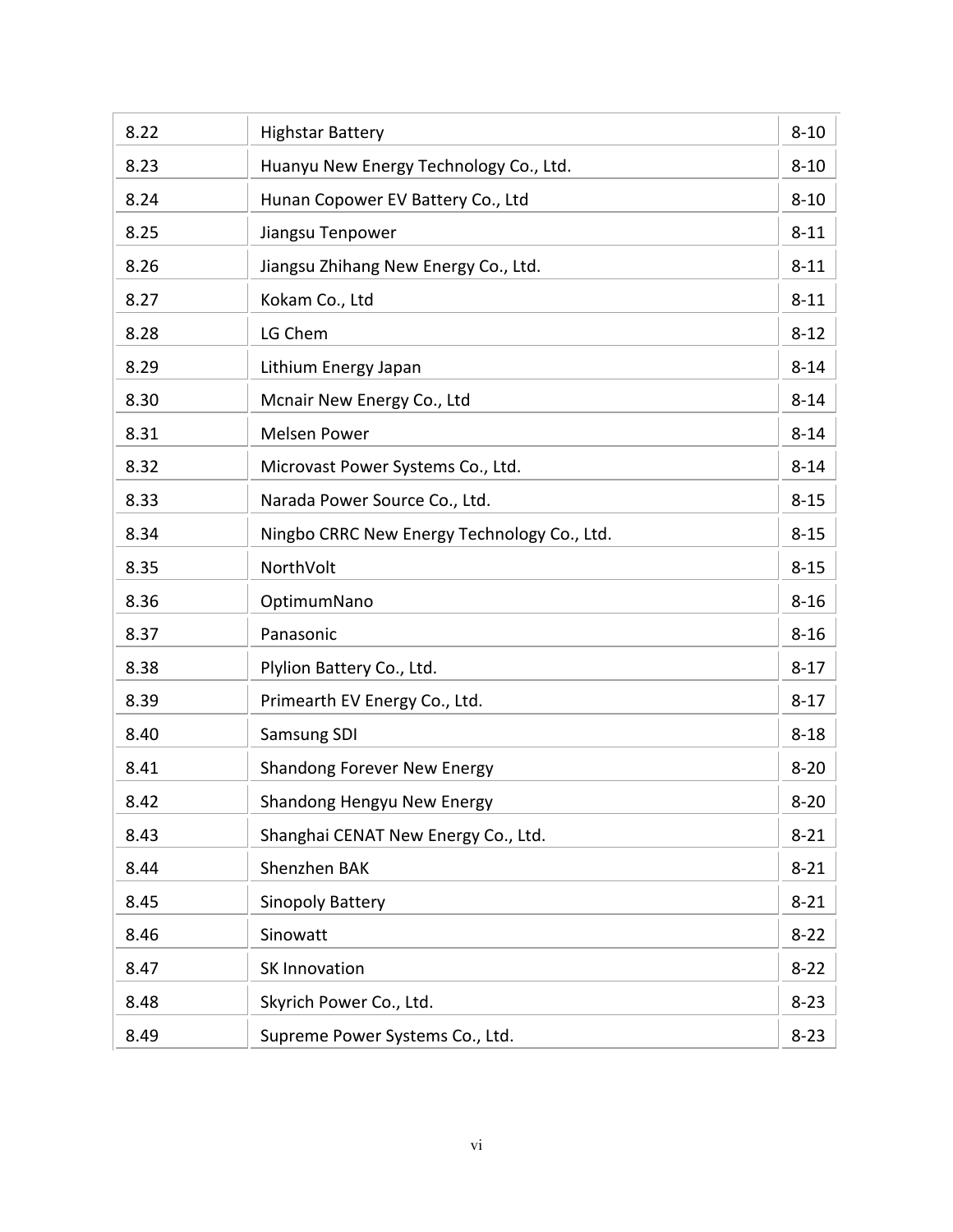| 8.50 | Suzhou Youlion Battery Inc.                  | $8 - 23$ |
|------|----------------------------------------------|----------|
| 8.48 | Tianjin EV Energies Co., Ltd. (JEVE)         | $8 - 21$ |
| 8.49 | Tianjin Lishen Battery Joint-Stock Co., Ltd. | $8 - 22$ |
| 8.50 | <b>Tianneng Power</b>                        | $8 - 22$ |
| 8.51 | <b>TerraE</b>                                | $8 - 23$ |
| 8.52 | Tesla                                        |          |
| 8.53 | Tianjin EV Energies Co., Ltd. (JEVE)         | $8 - 24$ |
| 8.54 | Tianjin Lishen Battery Joint-Stock Co., Ltd. | $8 - 25$ |
| 8.55 | <b>Tianneng Power</b>                        | $8 - 25$ |
| 8.56 | Wanxiang-A123                                | $8 - 25$ |
| 8.57 | <b>Wina Power</b>                            | $8 - 26$ |
| 8.58 | Wuhu ETC Battery Limited                     | $8 - 26$ |
| 8.60 | Zhongdao Energy Co., Ltd.                    | $8 - 27$ |
| 8.61 | Zhuhai Yinlong New Energy Co., Ltd.          | $8 - 27$ |
| 8.62 | <b>Zhuoneng New Energy</b>                   | $8 - 27$ |
| 8.63 | Zibo Guoli                                   | $8 - 27$ |
| 8.64 | ZTT Energy Storage Technology Co., Ltd.      | $8 - 28$ |
|      | <b>List of Tables</b>                        |          |
| 2.1  | <b>Global EV Market Forecast</b>             | 2.3      |
| 2.2  | <b>Global EV Battery Makers</b>              | $2 - 6$  |
| 2.3  | Summary Table of Lithium-Based Batteries     | $2 - 14$ |
| 2.4  | EV Battery Breakdown by Company and EV Model | $2 - 15$ |
| 2.5  | Shipment Forecast of EV Battery by Region    | $2 - 19$ |
| 2.6  | <b>Outlook for EV/PHEV Sales</b>             | $2 - 21$ |
|      |                                              |          |
| 2.7  | <b>Summary Table of Future Batteries</b>     | $2 - 35$ |
| 3.1  | Best Selling Chinese Electric Vehicles       | $3-3$    |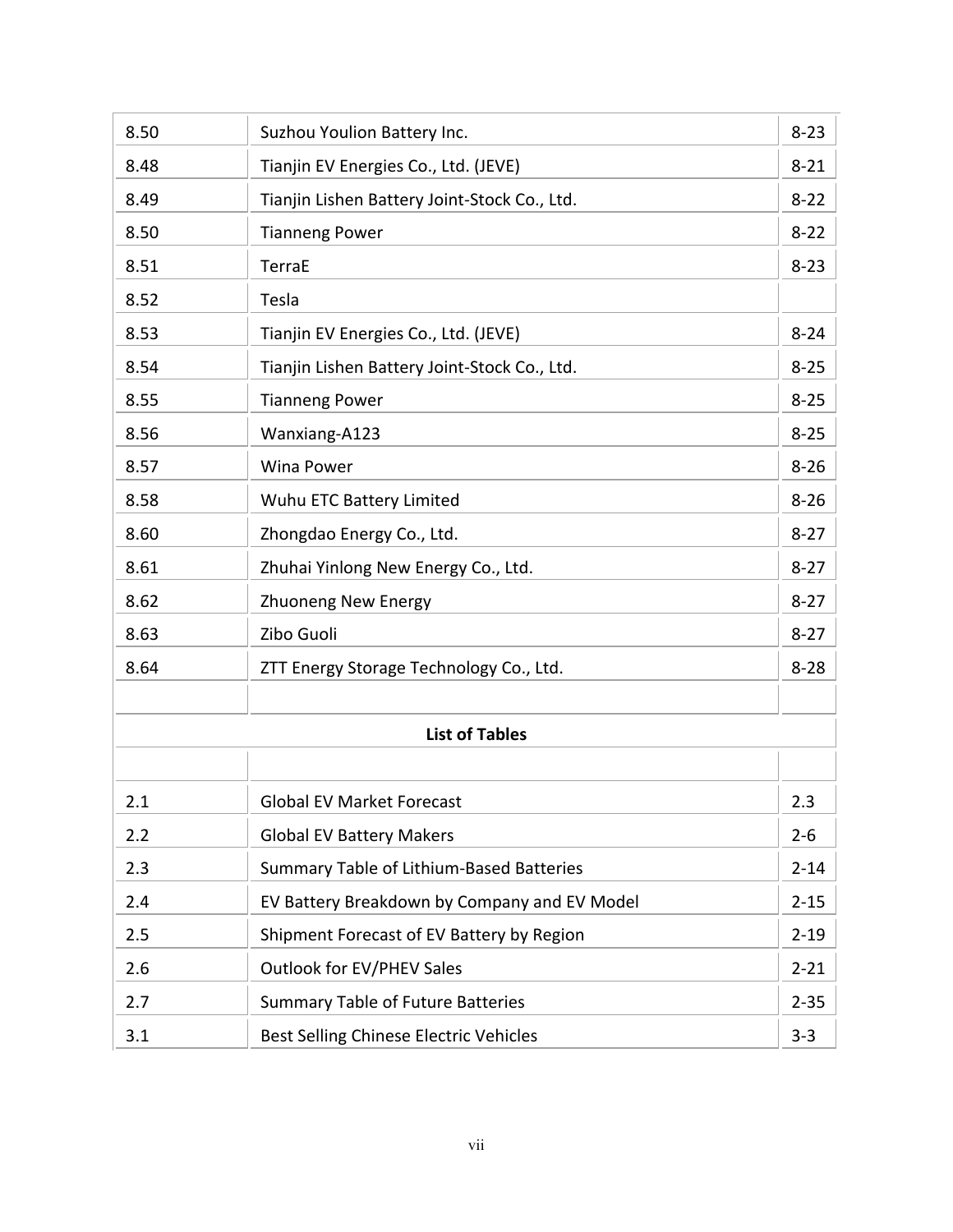| 3.2 | China Battery Demand By Type                            | $3 - 5$  |
|-----|---------------------------------------------------------|----------|
| 3.3 | China Personal Vehicle EV Battery Output By Type        | $3 - 17$ |
| 3.4 | China EV Battery Output By Vehicle Type                 | $3 - 18$ |
| 3.5 | China Personal Vehicle EV Battery Shipments By Shape    | $3 - 21$ |
| 3.6 | China Personal Vehicle EV Battery Shipments By Density  | $3 - 22$ |
| 3.7 | China Personal Vehicle EV Battery Shipments By Customer | $3 - 25$ |
| 4.1 | Major Lithium Metal Oxides Used In Cathodes             | $4 - 5$  |
| 4.2 | <b>Cathode Material Characteristics</b>                 | $4 - 6$  |
| 4.3 | Lithium Cobalt Oxide (LCO) Properties                   | $4 - 10$ |
| 4.4 | Lithium Nickel Manganese Cobalt Oxide Properties        | $4 - 14$ |
| 4.5 | Lithium Manganese Oxide Properties                      | $4 - 18$ |
| 4.6 | Lithium Nickel Cobalt Aluminum Oxide Properties         | $4 - 24$ |
| 4.7 | Lithium Production and Reserves by Country              | $4 - 32$ |
| 4.8 | Amount Of Cobalt Per Battery For Different Devices      | $4 - 52$ |
| 4.9 | <b>Cobalt Mine Production by Country</b>                | $4 - 54$ |
| 5.1 | <b>Material Revenue Forecast</b>                        | $5 - 2$  |
| 5.2 | Properties and Suppliers of Anode Materials             | $5-5$    |
| 5.3 | <b>Characteristics and Suppliers of Separators</b>      | $5 - 11$ |
| 6.1 | <b>Material Revenue Forecast</b>                        | $6 - 2$  |
|     |                                                         |          |
|     | <b>List of Figures</b>                                  |          |
|     |                                                         |          |
| 2.1 | EV Battery Market Forecast by Vehicle Type              | $2 - 8$  |
| 2.2 | EV Battery Market Forecast (MWh)                        | $2 - 9$  |
| 2.3 | <b>Battery Market by Application 2000</b>               | $2 - 10$ |
| 2.4 | Battery Market by Application 2015 And 2025             | $2 - 11$ |
| 2.5 | EV Battery Density by Type                              | $2 - 13$ |
| 2.6 | EV Battery Market Share by Manufacturer                 | $2 - 17$ |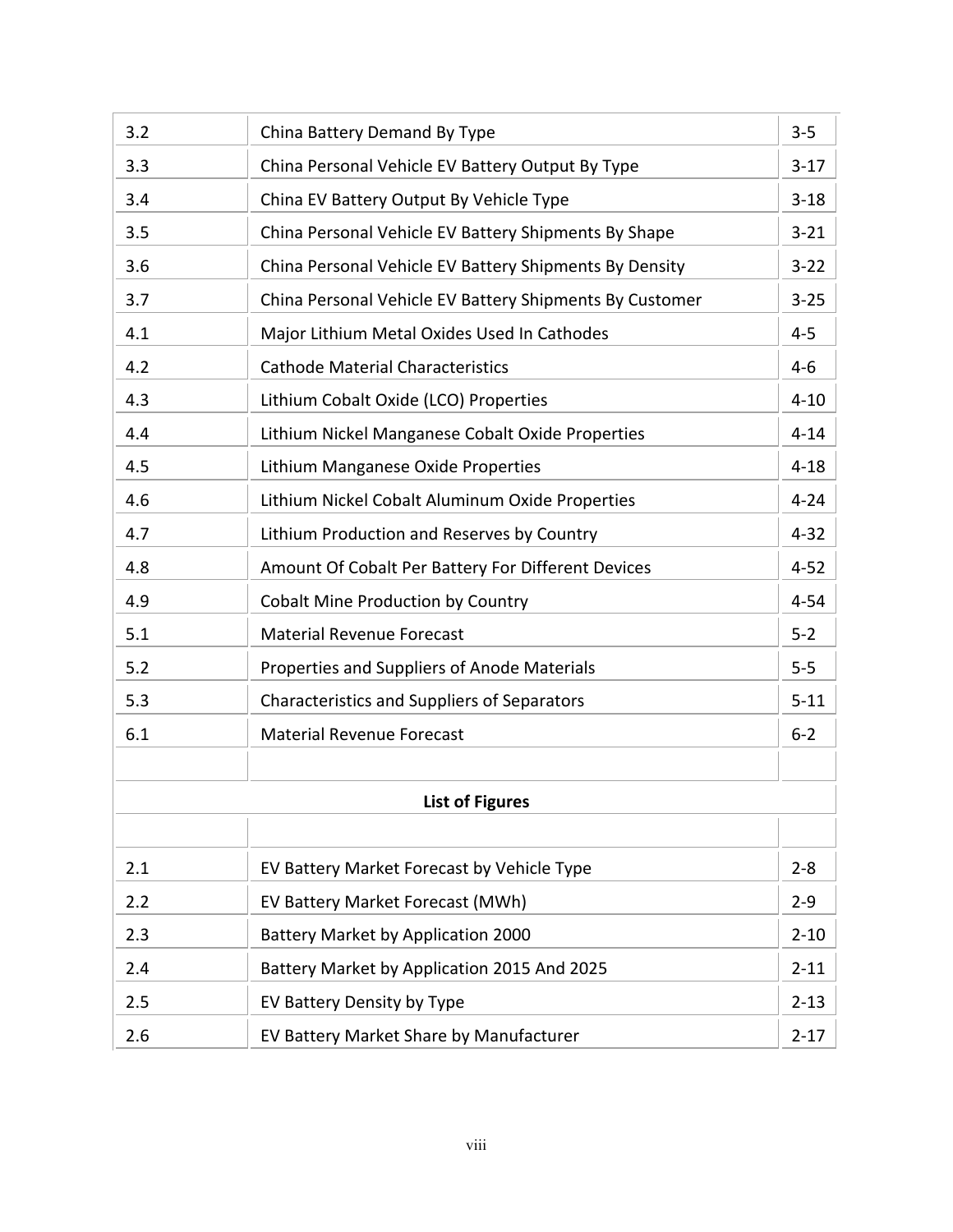| 2.7  | EV Battery Shipments 2017 and 2018                          | $2 - 18$ |
|------|-------------------------------------------------------------|----------|
| 2.8  | EV Battery Manufacturer Capacity by Region                  | $2 - 22$ |
| 2.9  | China EV Battery Shares                                     | $2 - 25$ |
| 2.10 | China EV Battery Shares - NCM                               | $2 - 26$ |
| 2.11 | China's EV Battery Output by Type                           | $2 - 27$ |
| 2.12 | Comparison Between a Conventional and All-Solid-State LIB   | $2 - 31$ |
| 2.13 | Comparison Between a Conventional and Metal Polysulfide LIB | $2 - 33$ |
| 3.1  | China EV Battery Demand                                     | $3 - 6$  |
| 3.2  | China EV Battery Manufacturers                              | $3 - 10$ |
| 3.3  | China NEV Battery Shares (Personal/Commercial)              | $3 - 11$ |
| 4.4  | China Personal EV Battery Shares                            | $3 - 12$ |
| 3.5  | China Personal Vehicle EV Battery Output By Type            | $3 - 14$ |
| 3.6  | China EV Battery Shares - LFP                               | $3 - 15$ |
| 3.7  | China EV Battery Shares - NCM                               | $3 - 16$ |
| 3.8  | China Personal Vehicle EV Battery Output By Shape           | $3 - 20$ |
| 3.9  | China Personal Vehicle EV Battery Output By Density         | $3 - 23$ |
| 3.10 | China Personal Vehicle EV Battery Output By Type            | $3 - 24$ |
| 4.1  | Li Battery Materials Cost Breakdown                         | $4 - 2$  |
| 4.2  | Cathode Materials Market Share by Type                      | $4 - 7$  |
| 4.3  | LCO Market Share by Material Supplier                       | $4 - 11$ |
| 4.4  | NCM Market Share by Material Supplier                       | $4 - 15$ |
| 4.5  | LMO Market Share by Material Supplier                       | $4 - 19$ |
| 4.6  | LFP Market Share by Material Supplier                       | $4 - 22$ |
| 4.7  | NCA Market Share by Material Supplier                       | $4 - 25$ |
| 4.8  | Lithium Prices 2009-2018                                    | $4 - 28$ |
| 4.9  | Lithium Supply by Country - 2017                            | $4 - 29$ |
| 4.10 | Lithium Supply by Country - 2025                            | $4 - 30$ |
| 4.11 | Lithium Supply by Country - 2014-2025                       | $4 - 31$ |